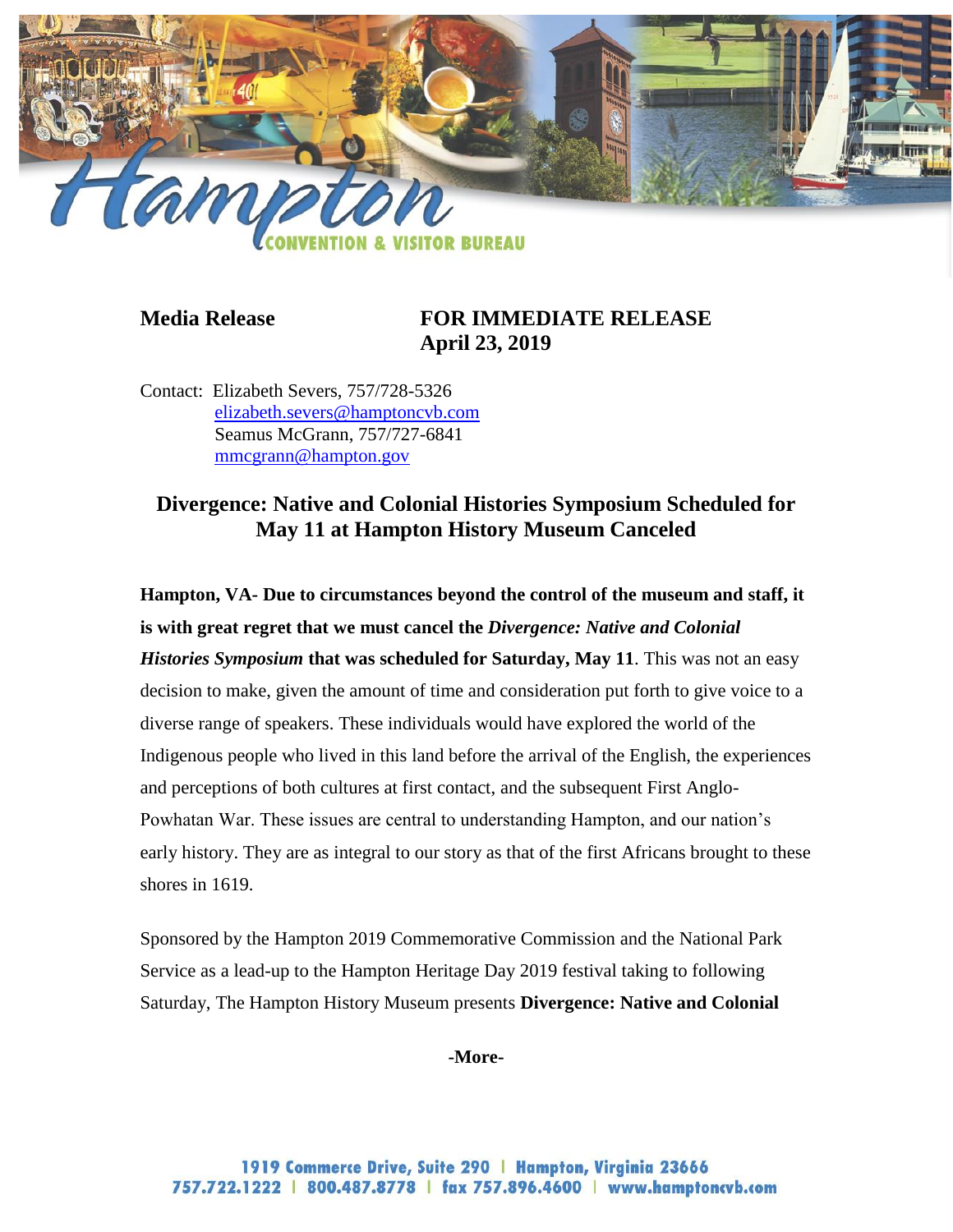**Divergence: Native and Colonial Histories Symposium Scheduled for May 11 at Hampton History Museum Canceled- Page 2**

**Histories**, a symposium exploring the region's early history from Indigenous and

European perspectives on Saturday, May 11, 2:00-6:00 p.m. This event is free and open to the public.

## **Hampton Heritage Day**

### **Saturday, May 18, 2019, 10:00 am-6:00 p.m.**

**Mill Point Park, 100 Eaton St, Hampton, Free and open to the public**

Join in commemorating the Native American, European and African cultures that shaped Hampton's early history. This family friendly festival presents a colorful and lively array of traditional music, dance and storytelling and other performances and presentations that will take place throughout the day, along with hands-on activities, cultural displays and demonstrations, glassblowing, blacksmithing, heritage arts & crafts, artisan vendors, food and more.

Hampton Heritage Day is sponsored by the Hampton 2019 Commemorative Commission, Hampton Convention and Visitors Bureau, National Park Service, Downtown Hampton Development Partnership, City of Hampton and the Hampton History Museum Association.

#### **2019 Commemorative Commission**

The mission of the 2019 Commemorative Commission is to promote the history of the first Africans in the new world and to plan events leading up to a yearlong remembrancecommemoration program in 2019. In 2019, join the global commemoration of the 400th anniversary of four pivotal happenings in English North America's Virginia colony: the arrival of the first Africans, the arrival of women, convening of the first General Assembly, and celebration of the first Thanksgiving. The First African Arrival occurred at Point Comfort in 1619, present site of national monument Fort Monroe in present-day Hampton, Virginia.

**-More-**